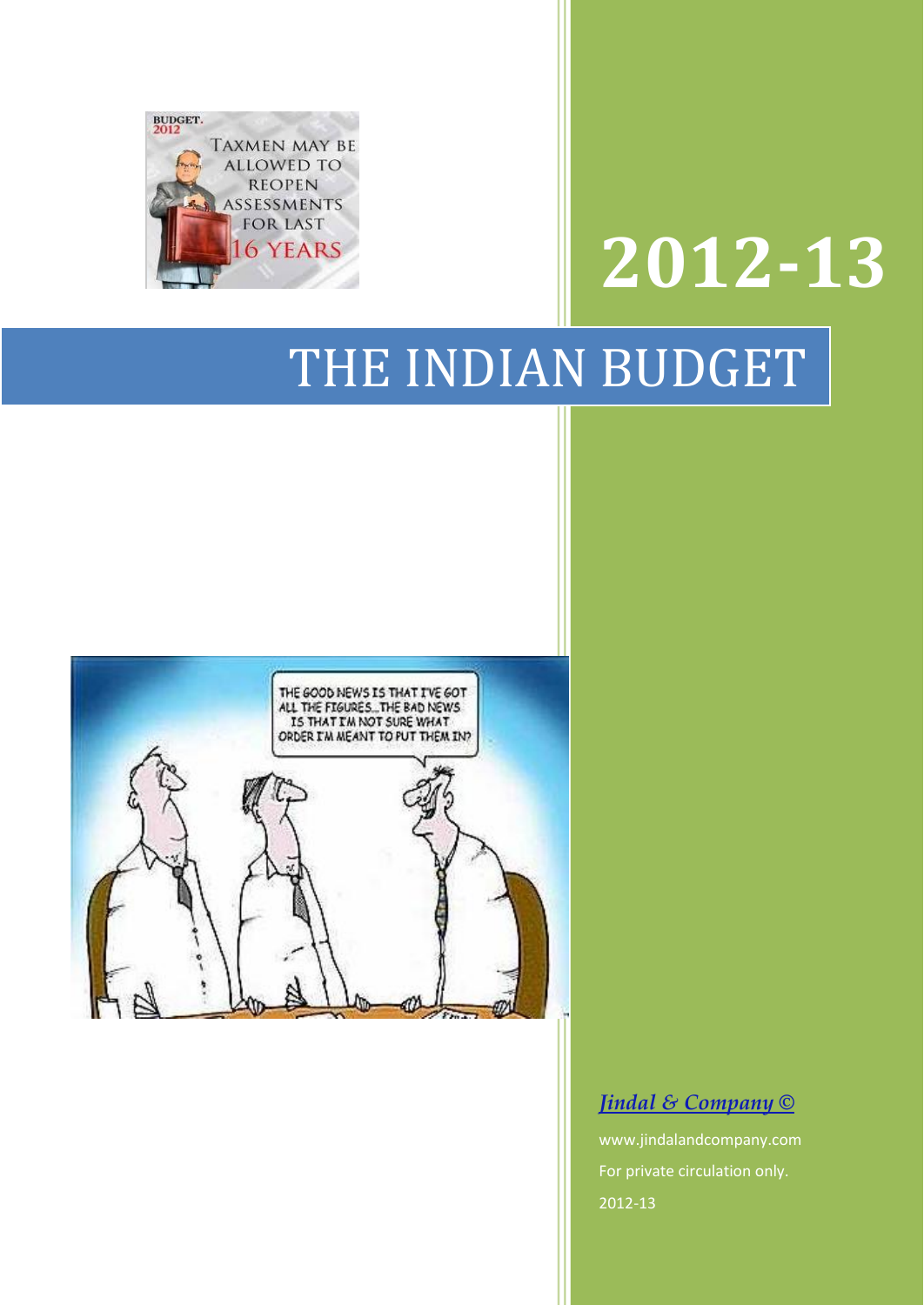#### **THE UNION BUDGET 2012-13**

#### **AN OVERVIEW**

#### **WITH REFERENCE TO DIRECT TAX PROPOSALS**



**JINDAL & CO Chartered Accountants 3803 Daryaganj New Delhi 110002 Phone 011-23277249, 23270584 fax 91-11-23254387 Email: [info@jindalandcompany.com,](mailto:info@jindalandcompany.com) bsjindal@gmail.com**

The note highlight the key proposal put forth by the Honourable Finance Minister while presenting the Union Budget 2012.We have summarized only issues which we consider to be of general importance in respect of direct taxes and service tax. The material used in the preparation of this note has been sourced from various sources including the speech of Finance Minister, website of Government and other public available information .While all reasonable care has been taken in the preparation of this note we accept no responsibility for any errors it may contain or for any omission or otherwise or for loss, however caused or sustained by the person who relies on it.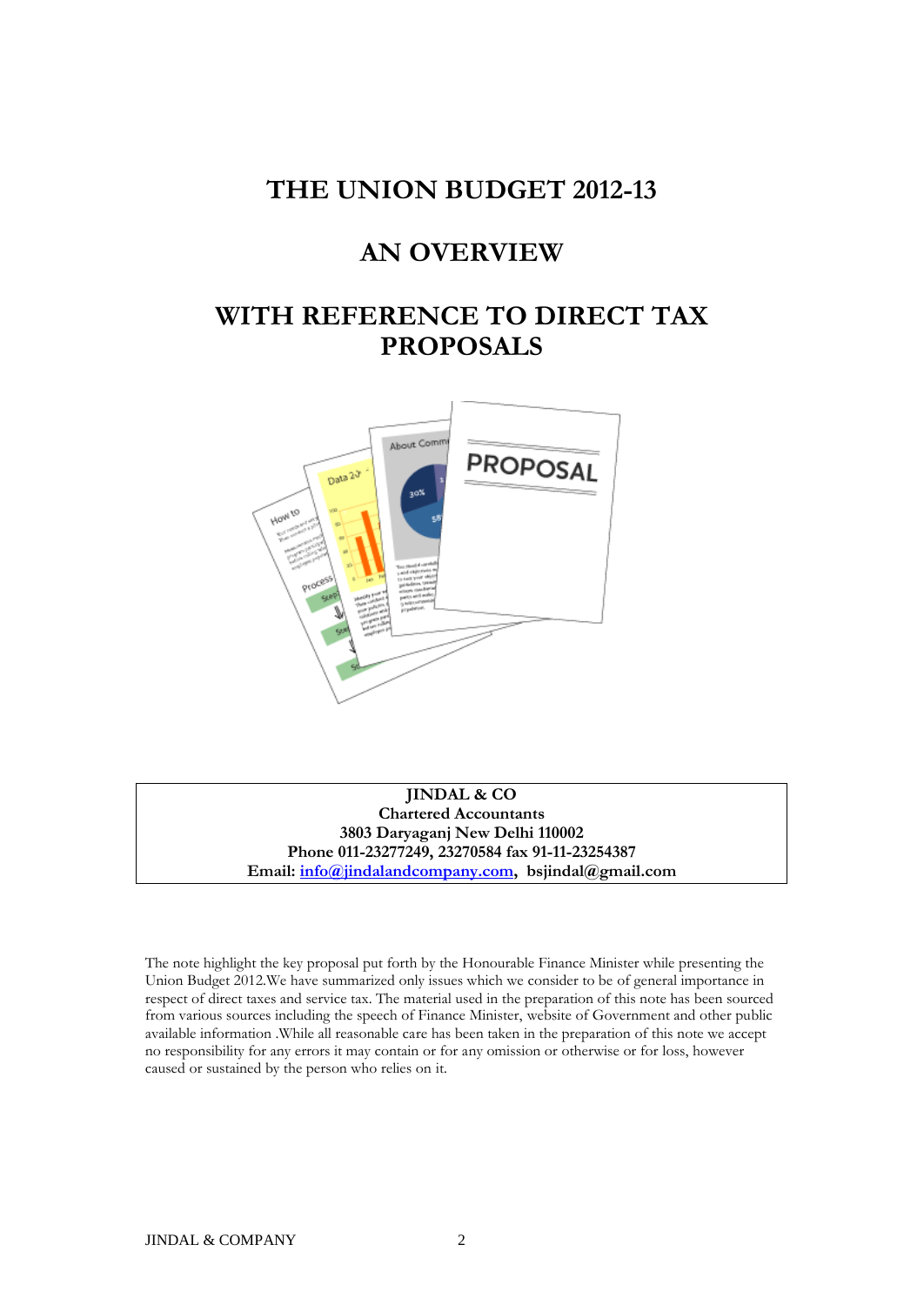### BUDGET 2012

#### **BUDGET 2012: ANALYSIS BY FOLLOWING EXPERTS**

- **CA(Dr) BISHAN SWARUP JINDAL B COM, LLB, FCA PhD.**
- **SHRI PREM SAHAI JOINT COMM OF INCOME TAX RE**
- **SHRI N C GHOSH B COM FCA DY MD OF INDIAN AIRLINES (RETD)**
- **CA (Dr) AKHIL B.S .JINDAL BCOM (H) F C A AICWAI PhD. (Corporate Tax), ISA (ICAI) Recipient of "Delhi Ratan" in 2009 Recipient of Talent Faculty of Year in 2012 by ICAI (NIRC)**
- **SHRI AMIT JINDAL B.E (M), M.B.A (Chicago)**
- **SHRI DHIRAJ GUPTA A.C.A ASSOCIATES**

#### **New Delhi 23270584, 23260861, 9811030958,9313701888**

This document has been prepared as a service to the clients. It summarizes the 2012 budget proposals and recent policy changes. We recommend you seek professional advice before taking action on the specific issues.

©2012, JINDALCO All rights reserved

------------------------------------------------------------------------------------------------- For private circulation only

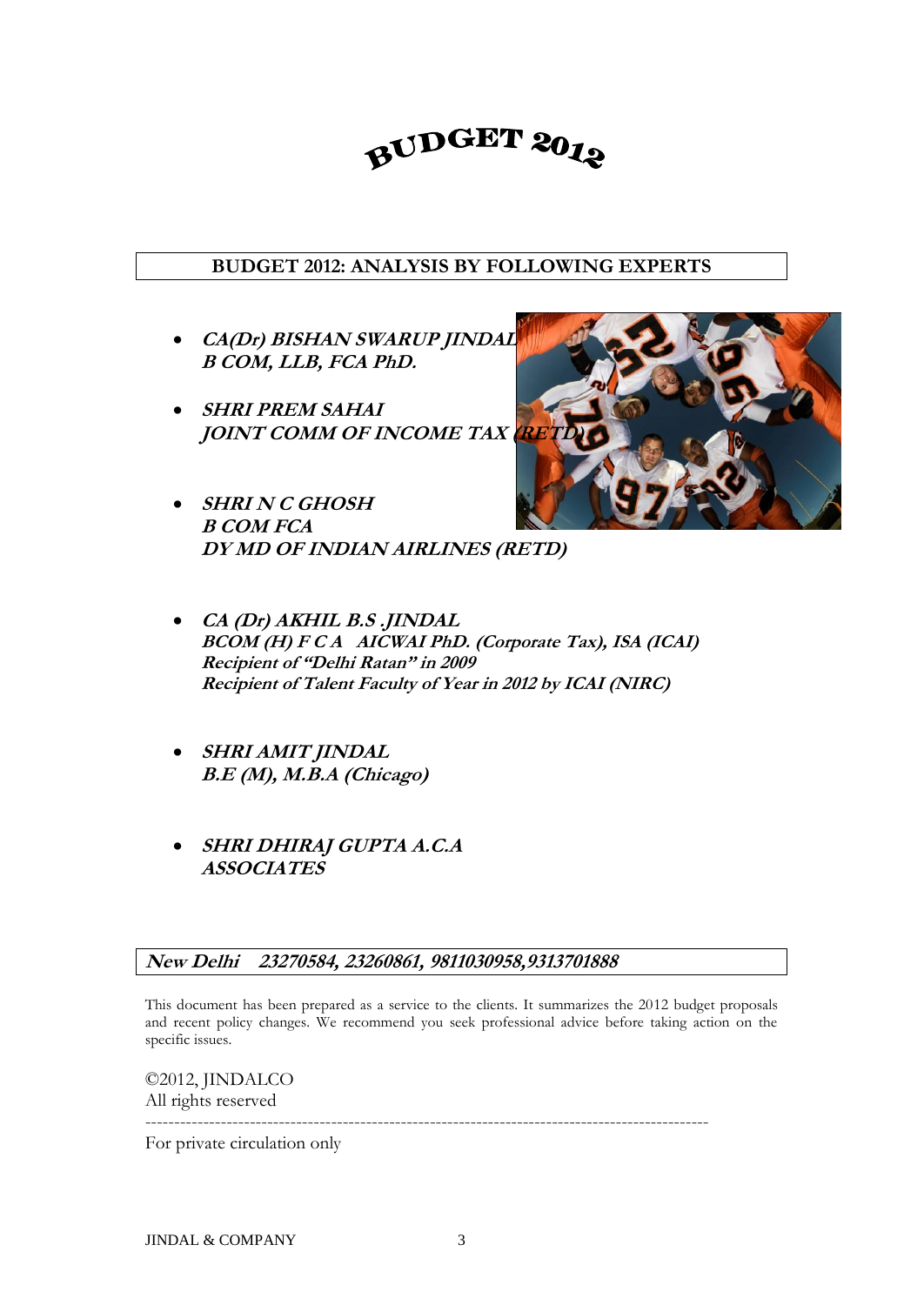#### **First thing first: Most debated controversy of India Budget**



*Don't fight with the government because it can change the laws any time and give you a bloody nose.*

The government's proposal to amend its tax law retrospectively will affect Vodafone and even other large acquisitions of Indian assets might be up for review

*In this Union Budget the finance minister has introduced three tax measures with retrospective effect.*

- *1. One is regarding the sale of assets with control outside India.*
- *2. Treatment of software sales by a multinational as royalty income rather than business income.*
- *3. The transfer pricing norms between a foreign subsidiary and its parent have been clarified on the higher side.*

*The Vodafone case, the most followed tax controversy in recent times, took centre-stage in the Budget with the Finance Minister, Mr Pranab Mukherjee, on Friday moving numerous amendments to the income-tax law to reverse the Supreme Court ruling on the matter*

Why the Budget's shots at Vodafone should be seen as a constitutional crisis A corollary of the Rule of Law is that legislation with retrospective effect is highly dubious and in fact the Indian constitution also bans retroactive criminal legislation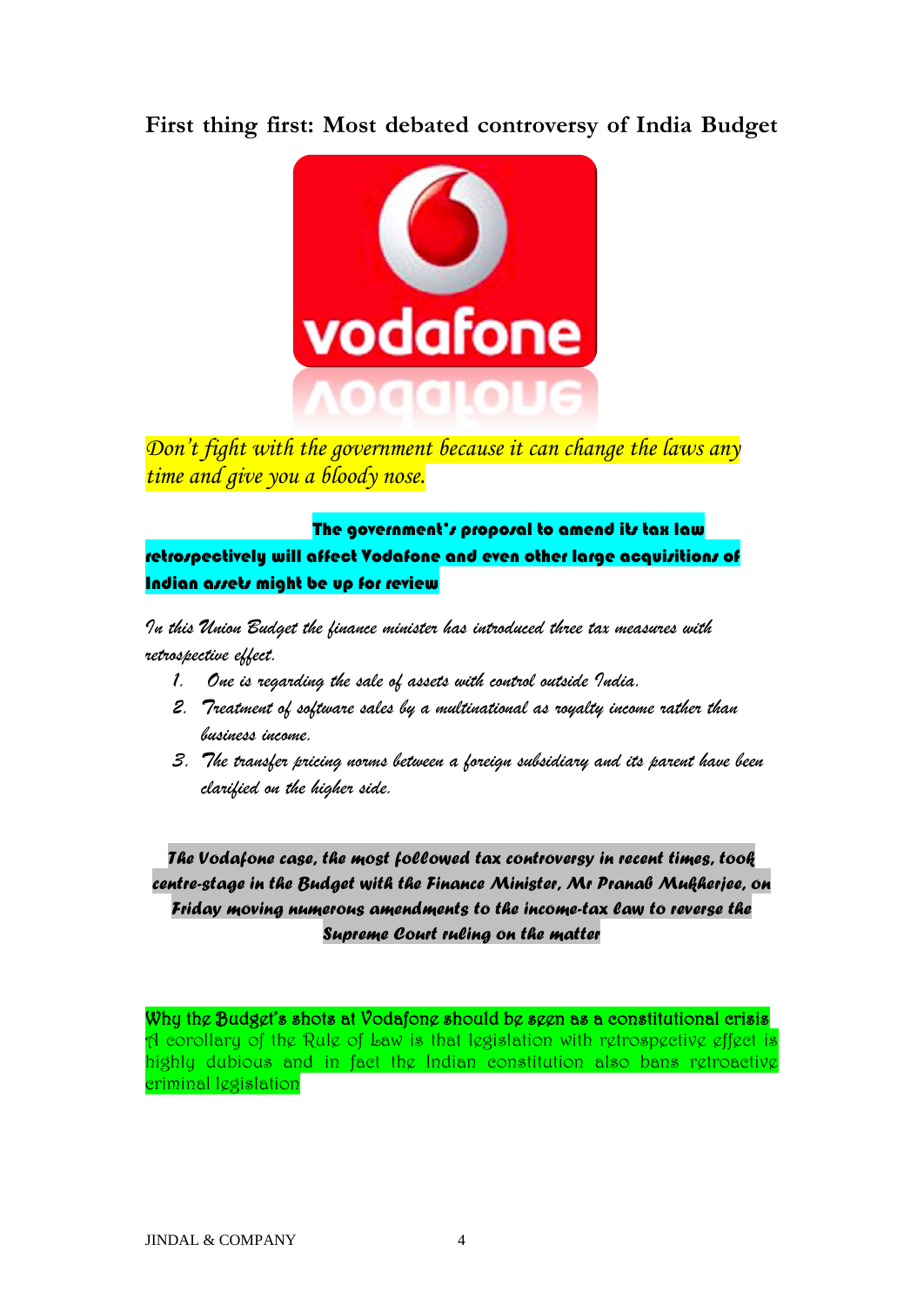## BUDGET 2012

#### **Important Highlights**

#### 18.5 % TAX(MAT/AMT) ON ALL PERSON OTHER THAN COMPANIES

Under the existing provisions of the Income Tax Act MAT are levied on company and LLP .It is proposed to include person who had claimed deduction under chapter VI A shall be liable to pay MAT/AMT. This means all other form of entities other than company and LLP also be covered under MAT/AMT such as claiming deduction under section 80IC etc. and MAT will be payable at the rate of 18.5% on deemed income .



#### **Tax Impact :**

**All entities will come under MAT/AMT which means that assessee such as Individuals , sole proprietorships ,HUF , Partnership firms ,AOP will also be required to pay tax @19.05% (including cess )even if they are claiming exemption under such as 80IC, 80I B , etc .**

**Only silver lining is that this would apply if adjusted total income exceeds Rs 20 lakh .**



#### 1%TAX(TDS) ON SALE VALUE ON TRANSFER OF IMMOVABLE PROPERTY

A property buyer will have to deduct 1% tax if a deal exceeds Rs 50 lakh for urban properties and Rs 20 lakh in other areas.

"It is proposed to insert a new provision to provide that **every transferee**, at the time of making payment or crediting any sum by way of consideration for transfer of immovable property (other than agricultural land), shall deduct tax, at the rate of 1% of such sum



**All the real estate transaction above a limit will come under income tax scanner and seller will have compulsory have a PAN number and show such transaction in their income tax returns .**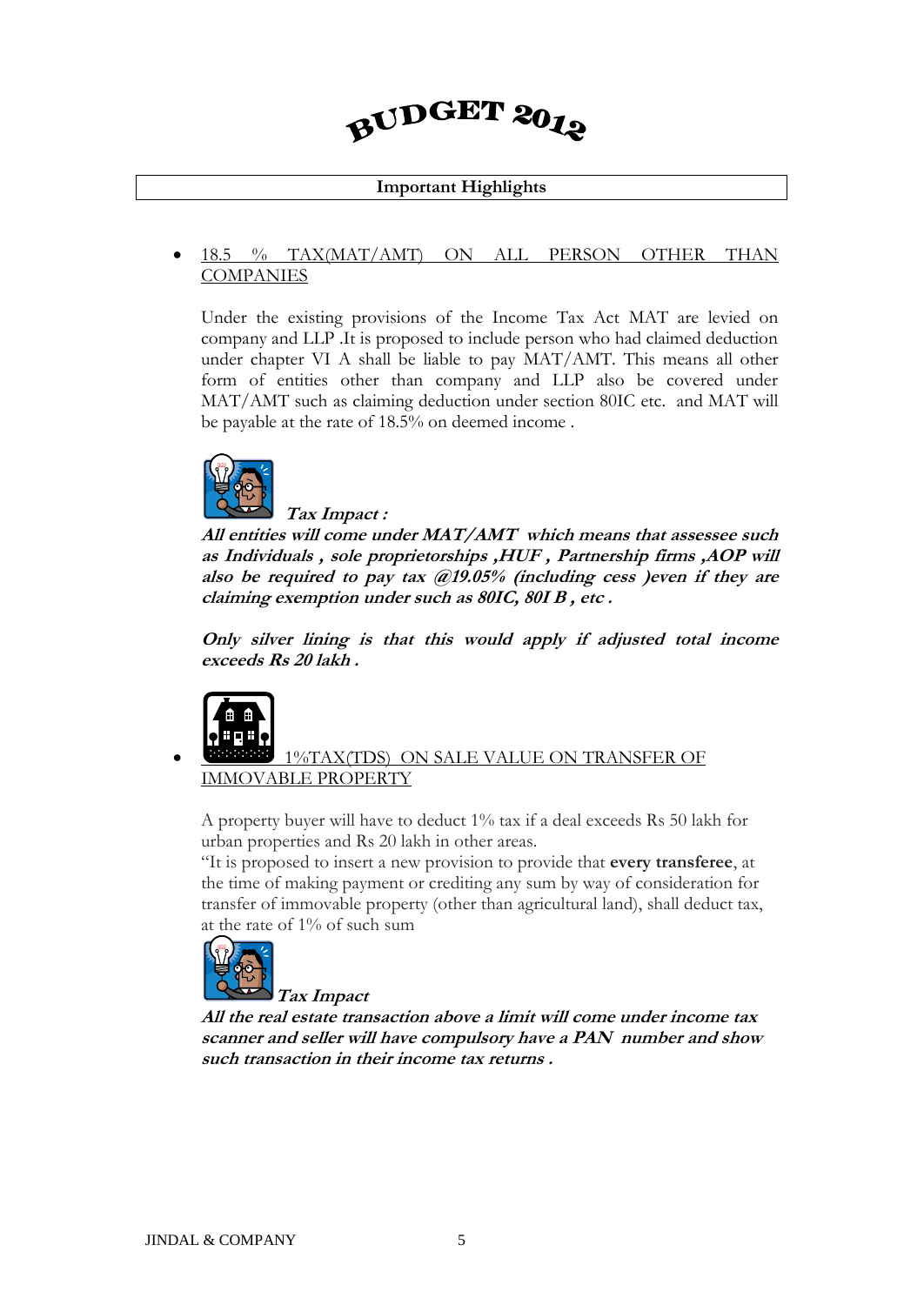

Exemption limit increased to Rs 2,00,000 (for senior citizen of 60 year or more the exemption limit will remain Rs 2,50,000 for super senior citizen above 80 years limit will remain Rs 5,00,000 for female tax payers exemption limit will remain Rs 2,00,000 ).

10% slab rate will applicable up to Rs 5,00,000 between Rs 5,00,000 to Rs 10,00,000 the tax rate will be 20% above RS 10,00,000 slab rate will be 30% .No other change in tax rates .

Senior Citizens has been exempted from payment of advance tax if not having income under the head profit and gain from business.



Tax Impact

Tax saving of Rs 2060 (Rs 1030 for women)across the board for income up to Rs 8lakh . Tax saving of Rs 20600 for person having income above Rs 8 lakh.

 Deduction in respect of interest on deposits in savings accounts with banks up to Rs 10,000.

Under the proposed new section 80TTA of the Income-tax Act, a deduction up to an extent of ten thousand rupees in aggregate shall be allowed to an assessee, being an individual or a Hindu undivided family, in respect of any income by way of interest on deposits (not being time deposits) in a savings account with a banking company or a co-operative society engaged in carrying on the business of banking or a post office.



Tax Impact Tax saving of Rs 3090 on saving bank interest.

 Expenditure of Preventive health check up to Rs 5000 will be qualified for deduction under section 80D

Under this citizen can save tax for the monies spent them on their health checkups .This will include various medical test that individuals are asked to undergo at hospitals .In addition section 80DDB that allows deduction for medical treatment of specified diseases has enhanced from Rs 40000 to Rs 60000.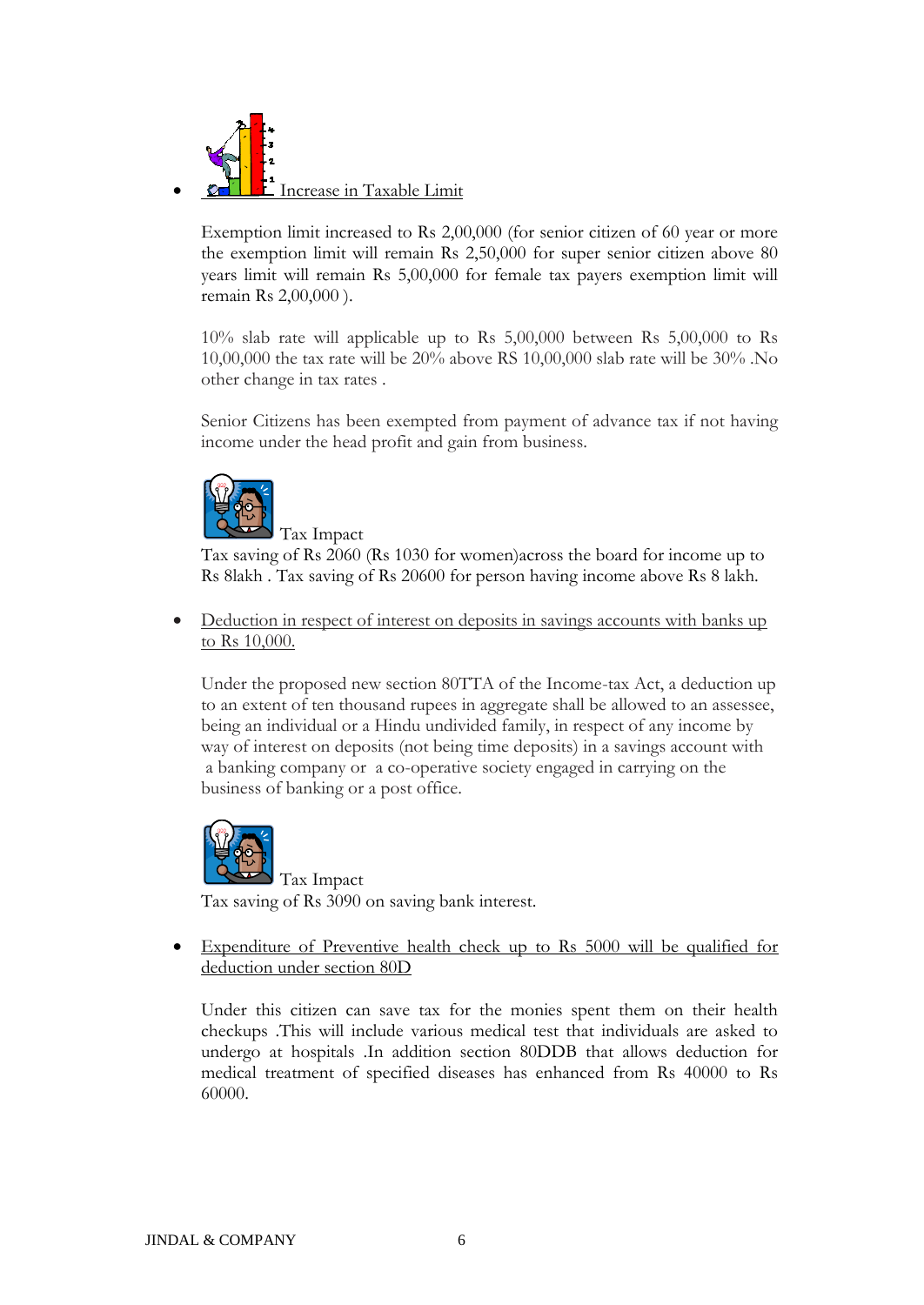

 **Turnover limit for compulsory tax audit for SMEs raised from Rs.60 lakh to Rs.1 crore** 

In order to reduce the compliance burden on small business man ann on professionals it is proposed to increase the threshold limt of total sales turnover for getting audited from Rs 60 lakh to Rs 1 crores in the case of persons carrying on business and Rs 15 lakh to Rs 25 lakh in the case of persons carrying on profession.



Direct investment in stocks perceived a high risk asset class will get tax exemption under the Rajiv Gandhi Equity Saving Scheme the government proposes to allow tax deduction in equity .Individuals with annual income up to Rs 10 lakh will be eligible for the scheme –investment up to Rs 50000 with a minimum lock in period of three years get 50% tax exemption.



Reinvest in start up to save tax

**Individual and HUF can invest their gain from selling residential property in start up to save on tax .These small enterprise will have to use the money to buy plant and machinery .At present such gains have to be parked in certain bonds or reinvested in properties .**

Charitable Purpose : Donations



It is proposed to amend the section 80g to specify therein that any payment exceeding Rs 10000 shall only be allowed as a deduction if such sum is paid by any mode other than cash.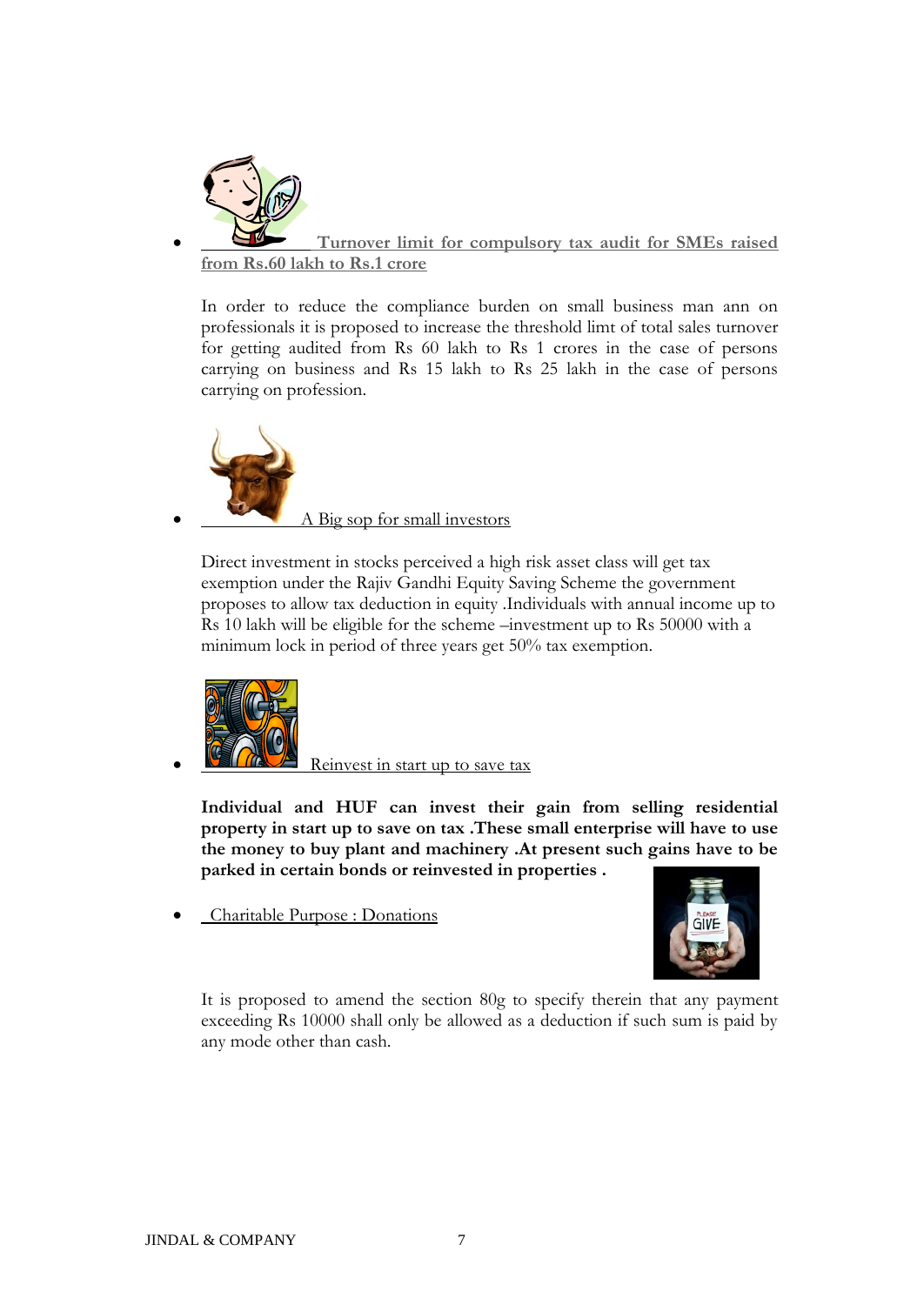

#### **IMPACT OF BUDGET PROPOSALS 2012**

#### **TAX RELEIFS**

#### **1. Decrease in overall tax liability of Individual tax payer**

The Union budget has announced marginal relief for individual taxpayers. Nominal changes have been proposed for reduction in the income tax liability of the individual taxpayers. The assessee may now be able to save tax depending on their aggregate taxable income and whether the individual is a male or senior citizen. He has changed the slab for men, women and senior citizen. Overall reduction in tax liability will be as under for assesses having income ranging as under:

#### **Impact:**

#### **Individual below 60 Years**

| Taxable<br>income $(Rs)$ | Existing Tax - | Proposed Tax | Reduction |
|--------------------------|----------------|--------------|-----------|
|                          | amount         | amount       | in tax    |
|                          | (Rs)           | (Rs)         | (Rs)      |
| 180000                   | Nil            | Nil          |           |
| 200000                   | 2060           | Nil          | 2060      |
| 500000                   | 32960          | 30900        | 2060      |
| 800000                   | 94760          | 92700        | 2060      |
| 1000000                  | 156560         | 133900       | 22660     |



As per the budget proposal no additional relief has been allowed to female assessees who are the age of below 60 years.

However relief for female citizens will be Rs1030 for income up to Rs 800000.

No change in income tax rules for people over 80 years of age .Those with gross income less than Rs 6,40,000 will not be liable to pay any tax at all if they avail maximum benefits.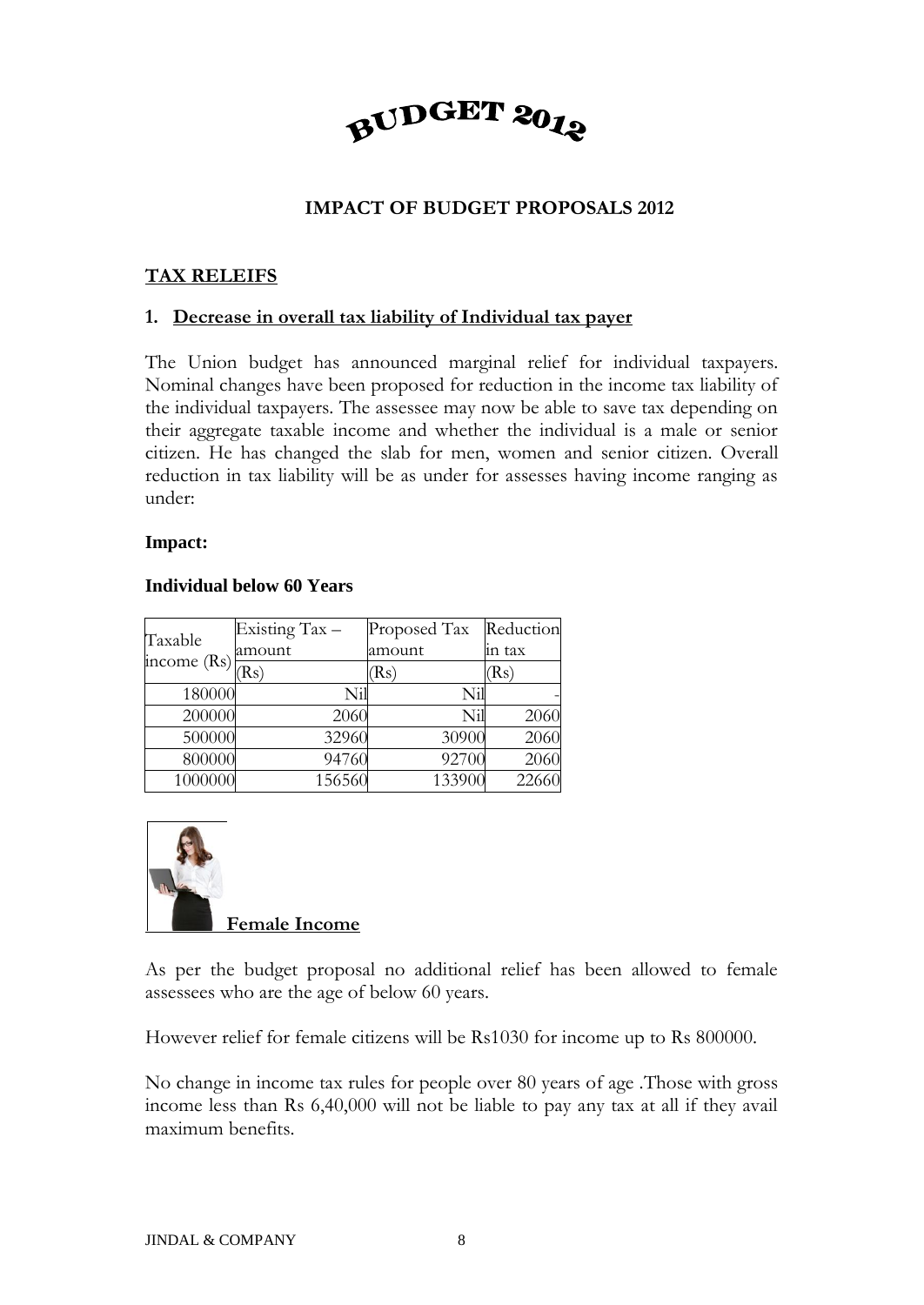#### **3. Introduction of exemption of return for small taxpayers**

It is proposed to introduce that if taxable salary income is Rs 5 lakh and interest from saving bank accounts is up to Rs 10,000 no tax return is to be filed.

#### **4. All that glitters is dearer**



Unbranded gold jewellery will attract a 15 advalorem excise duty putting in the same bracket as its branded counterpart .Standard gold and platinum bar will attract a 4% custom duty , double the previous level. Further in order to reduce cash transaction in bullion and jewellery it is proposed to tax at the rate of 1% of sale consideration from every buyer of bullion and jewellery if this exceeds Rs 2 lakh and sale is in cash .



#### **<u>5.** Compulsory filing of income tax return in relation to assets located</u> **outside India .**

It is proposed to provide furnishing of return of income under section 139 may be mandatory for every resident having any asset located outside India .Furnishing of the return by such resident would be mandatory irrespective of the fact whether the resident taxpayer has taxable income or not.

#### **6. Reassessment of income in relation to any asset located outside India**



It is proposed to amend the provisions to increase the limit of the issue of notice for reopening an assessment to 16 years where the income in relation to any assets located outside India chargeable to tax has escaped assessment .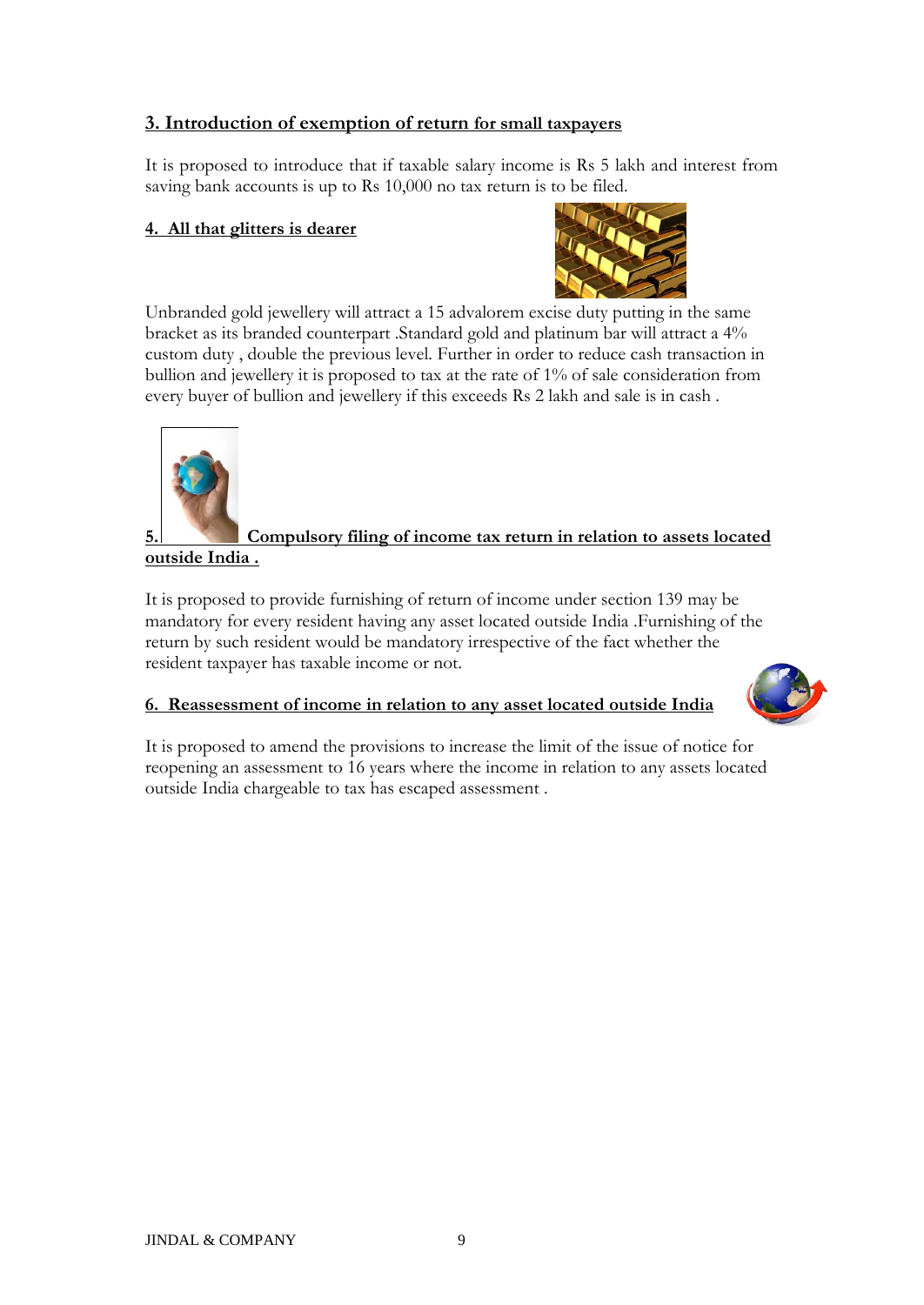#### **Corporate / Business Corner**

#### **1. No change in corporate tax**

There is no change in the rate of tax for the domestic companies.

#### **2. Tds on remuneration of Director of Company.**



Currently there is no specific provision for deduction of tax on remuneration paid to a director which is not nature of salary .Under section 194J 10% deduction will be made from payment made to independent directors or directors receiving paymkent other than remuneration.

#### **3. Share Premium in excess of fair market value to treated as income.**

In closely held company if the consideration received for issue of shares exceeds the face value of such shares the aggregate consideration received for such shares the as exceed the fair market value of the shares shall be chargeable to the income tax under the Income from other sources under section 56(2).

#### **4. General Anti Avoidance Rule(GAAR)**

GAAR is other big ticket measure that will come into effect in 2012-13 ahead of DTC. The objective is to counter aggressive tax avoidance schemes while ensuring that it is used only in appropriate cases by enabling a review by a GAAR panel. In the above background and keeping in view the aggressive tax planning with use of sophisticate structures F M has codified the doctrine the substance over form where the real intention of the other parties and effect of transactions and purpose of an arrangement is taken into account for determining the tax consequences irrespective of legal structures that has been superimposed to camouflage the real intent and purpose .

The basic criticism of statutory GAAR is raised worldwide is that it provides a wide discretion and authority to the tax administration which at times is prone to be misused.

#### **5. Credits in the nature of share capital to be taxable in the hands of closely held companies unless source of income in the hand of shareholders is explained.**

It is proposed to provide that the nature and source of any sum credited as share capital ,share premium etc in the books of closely held company shall be treated as explained only if the source of funds is also explained by the assessee company in the hands of resident shareholder.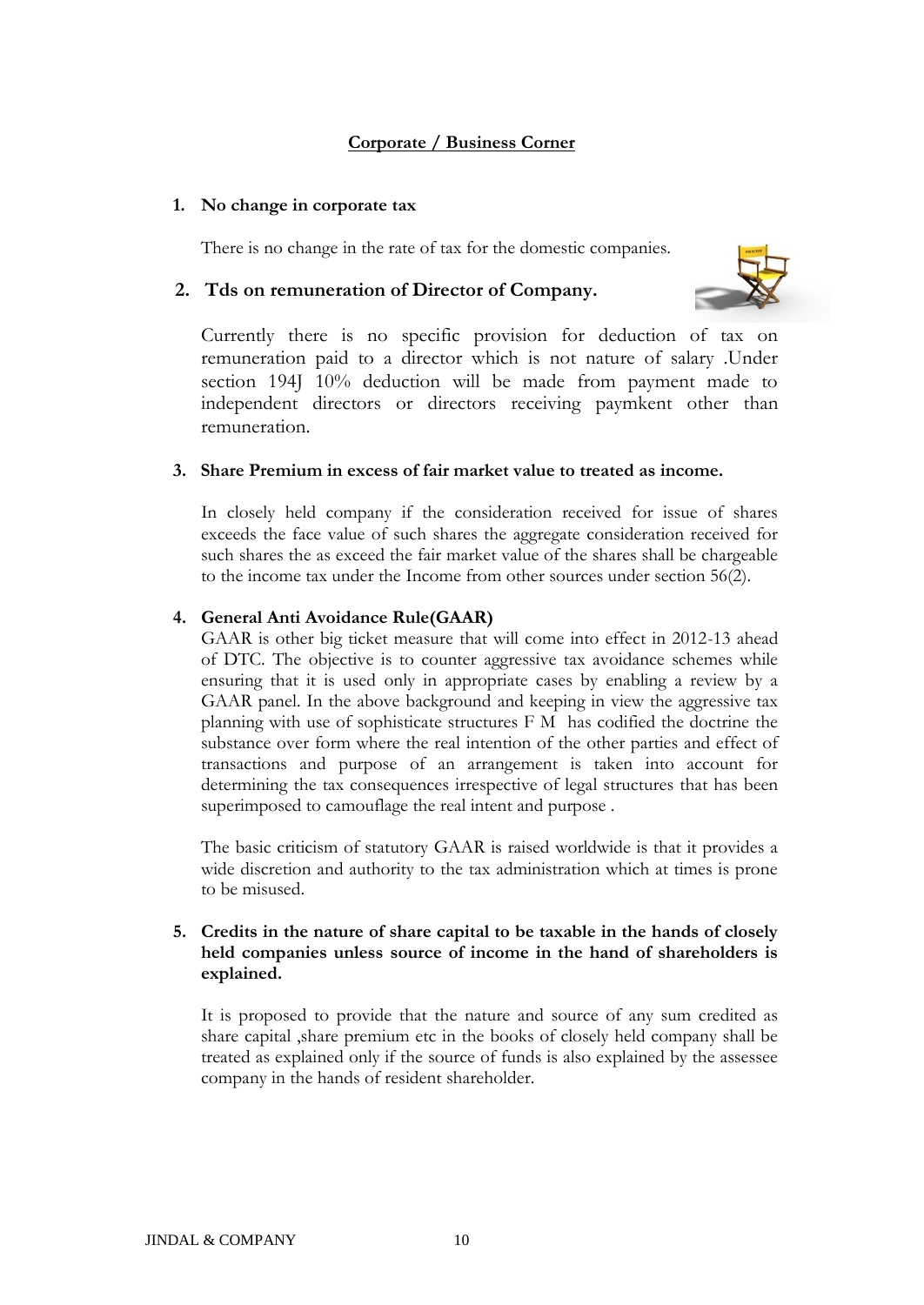- **6. Tax on interest on ECB raised by companies engaged in specified infrastructure sector lowered from 20% to 5%.**
- **7. Weighted deduction of 200% on inhouse R&d facilities extended by 5 years.**



**8. Certain domestic transaction between related parties to also be subjected to transfer pricing scrutiny.**

Section 40A of the Act empowers the Assessing Officer to disallow unreasonable expenditure incurred between related parties. However, no specific method to determine reasonableness of expenditure or fair market value to re-compute the income in such related transactions is provided under these sections.

The Supreme Court in the case of *CIT Vs. Glaxo SmithKline Asia (P) Ltd.*, in its order has, after examining the complications which arise in cases where fair market value is to be assigned to transactions between domestic related parties, suggested that Ministry of Finance should consider appropriate provisions in law to make transfer pricing applicable to such ..

It is, therefore, proposed to amend the Act to provide applicability of transfer pricing regulations (including procedural and penalty provisions) to transactions between related resident parties for the purposes of computation of income, disallowance of expenses etc. as required under provisions of sections 40A, 80- IA, 10AA, 80A, sections where reference is made to section 80-IA, or to transactions as may be prescribed by the Board, if aggregate amount of all such domestic transactions exceeds Rupees 5 crore in a year.

**9. STT on cash delivery reduced by 25 per cent to 0.1 per cent.**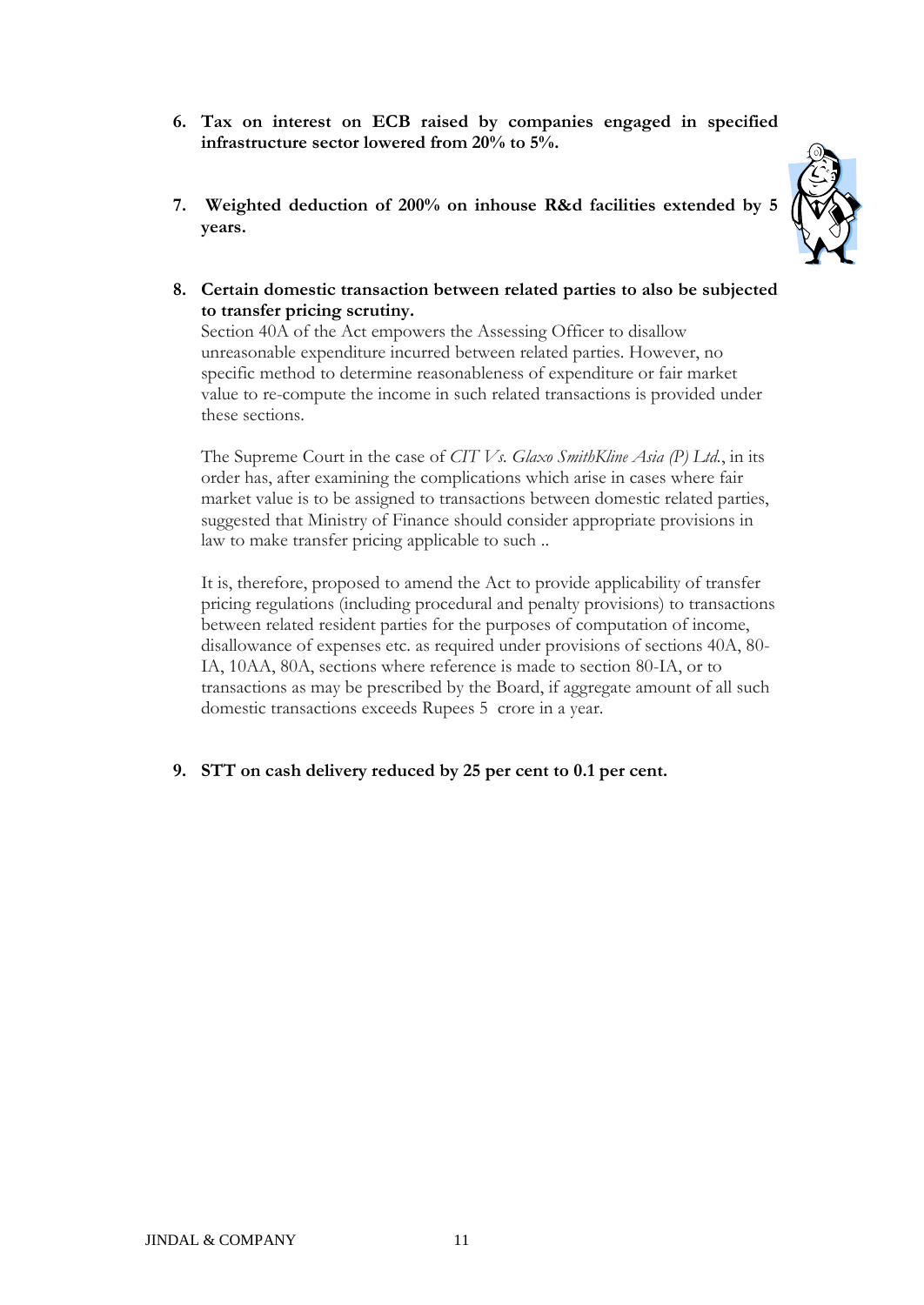#### **INDIRECT TAXES**

#### **CUSTOM DUTY & EXCISE DUTY**

Major changes include

- The basic customs duty rates of  $2\%$ ,  $2.5\%$  and  $3\%$  unified at the rate of  $2.5\%$ . Since there is no change in basic custom duty rate.
- Exemption of custom duty on import of liquefied natural gas which is currently 5 per cent.
- There is no change in peak custom duty of 10 per cent on non agricultural goods.
- There is 2.5 per cent import duty on petrol and diesel and 5 per cent on LNG and natural gas which remains unchanged.
- Large cars attract higher custom duty



- The standard rate of excise duty raised from 10 per cent to 12 per cent.
- Unbranded jewellery would now attract excise duty of 1 per cent.
- Branded silver jewellery has been exempted from excise duty.
- **Certain cigarettes and bidis attract higher excise duty.**

#### Other measures

- Chassis for building of commercial vehicle bodies to be charged excise duty at an ad valorem rate instead of mixed rate.
- Import of foreign-going vessels to be exempted from CVD of 5 per cent retrospectively.
- Duty-free allowances increased for eligible passengers and children upto 10 years.